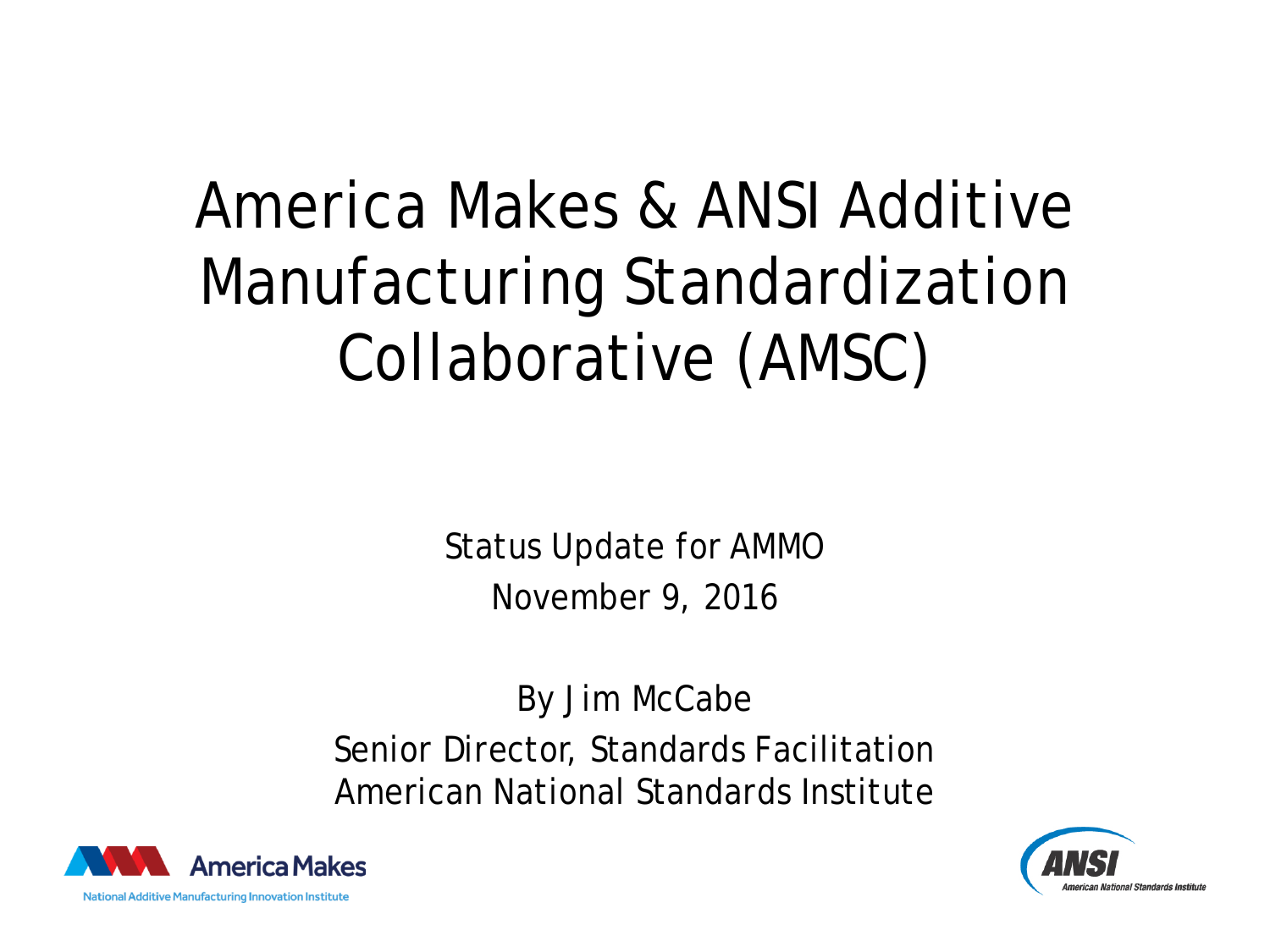### **AMSC Mission**

■ To coordinate and accelerate the development of industry-wide additive manufacturing (AM) standards and specifications, consistent with stakeholder needs, and thereby facilitate the growth of the additive manufacturing industry

#### To get involved: AMSC on the web [www.ansi.org/amsc](http://www.ansi.org/amsc)



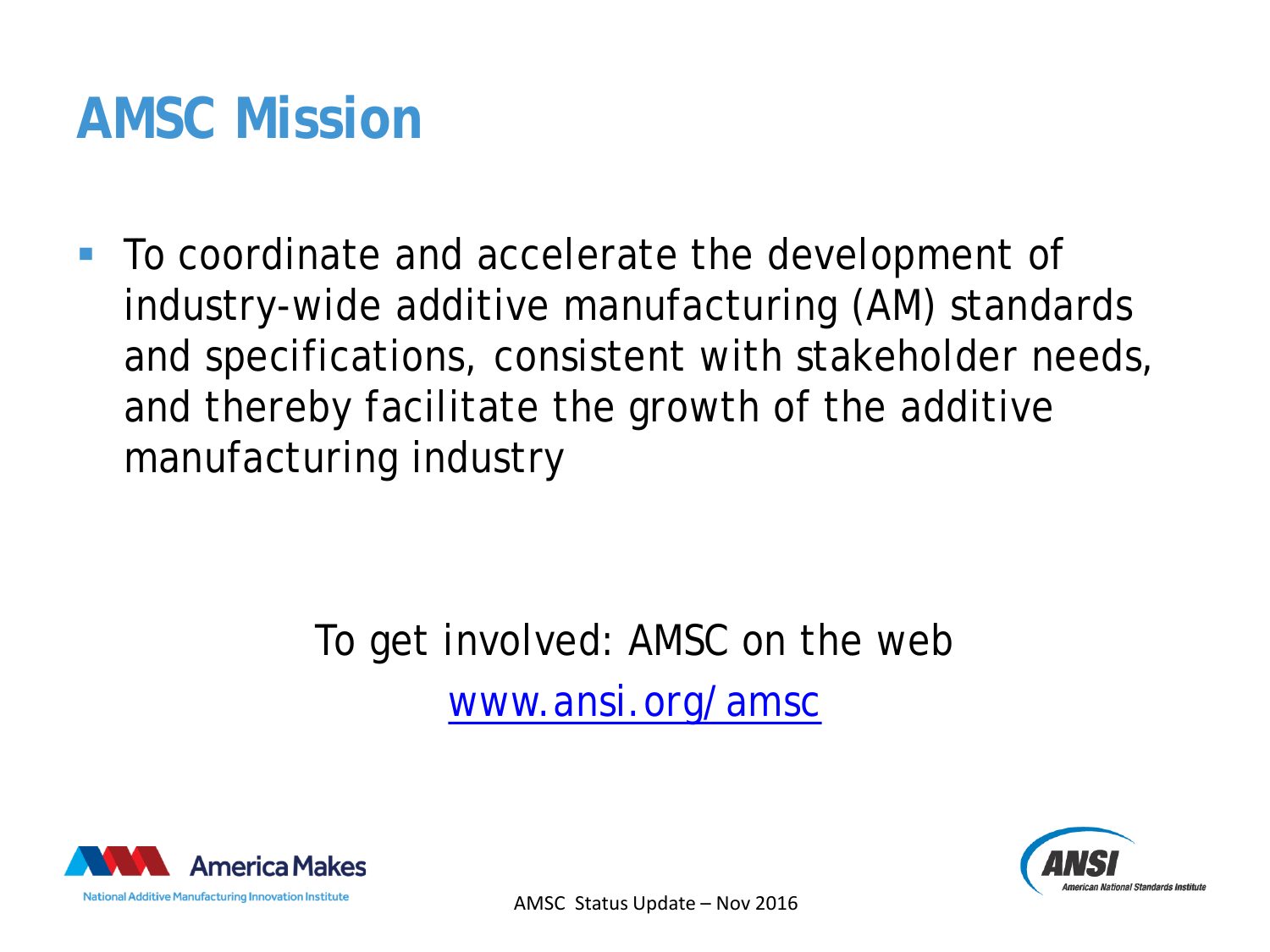## **Why is Coordination Needed?**

- To ensure a consistent, harmonized, and noncontradictory set of AM standards and specs
- A number of standards developing organizations (SDOs) are engaged in AM standards-setting
- **Prior to AMSC, there was no process for identifying** priorities and interdependencies in the development of AM standards and specs
- ANSI has a track record of serving as a neutral facilitator in such instances



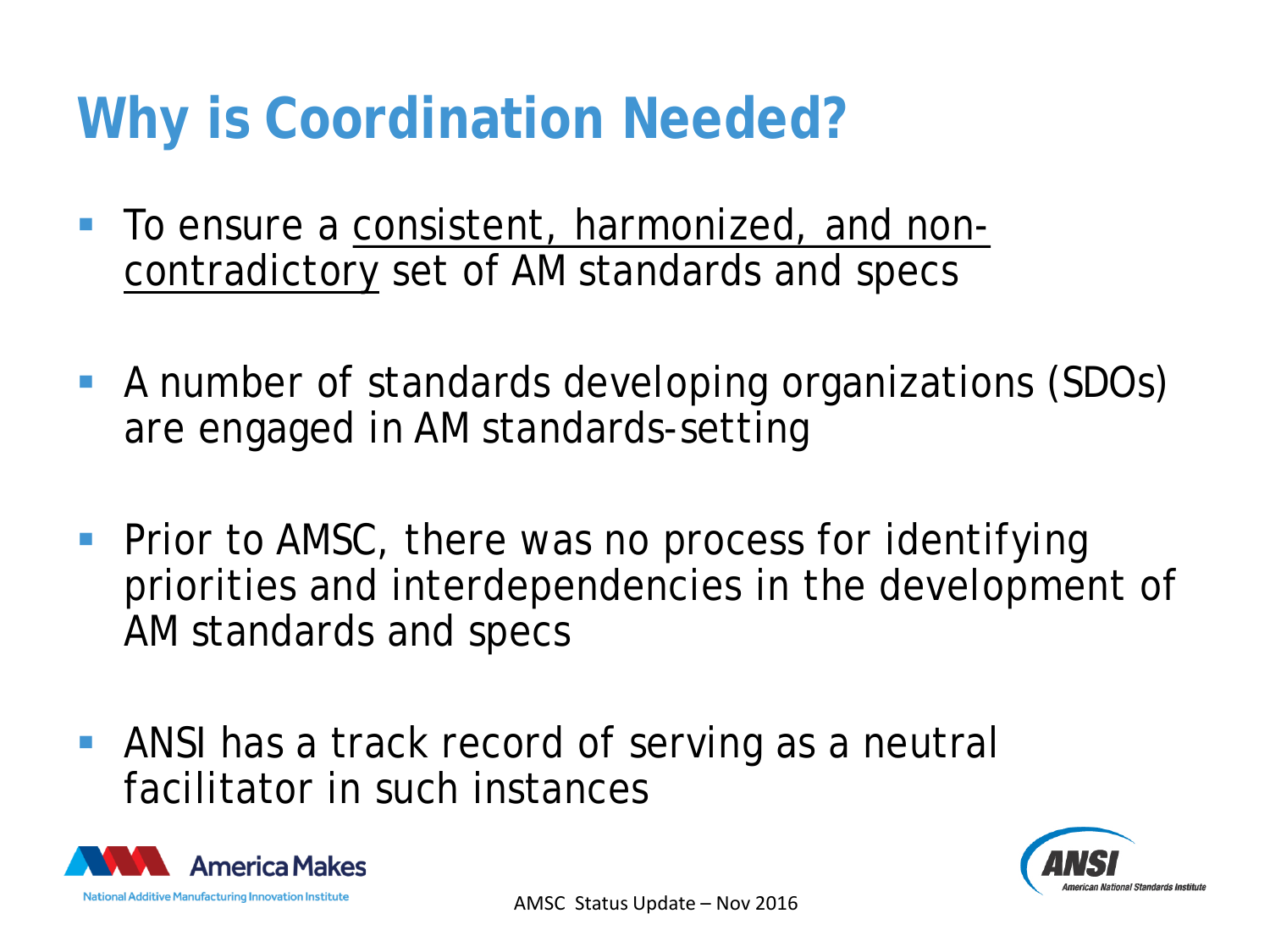### **AMSC Deliverable – produce a Roadmap**

- **If Identify published AM standards and specs** 
	- Separate Standards Landscape spreadsheet also in development
- **Make recommendations for new or revised ones**
- Provide input to SDOs on stakeholder needs & priorities
- Help guide subject matter experts to participate in the work of SDOs
- **AMSC** is not developing standards or specs
- **Decisions are based on consensus**



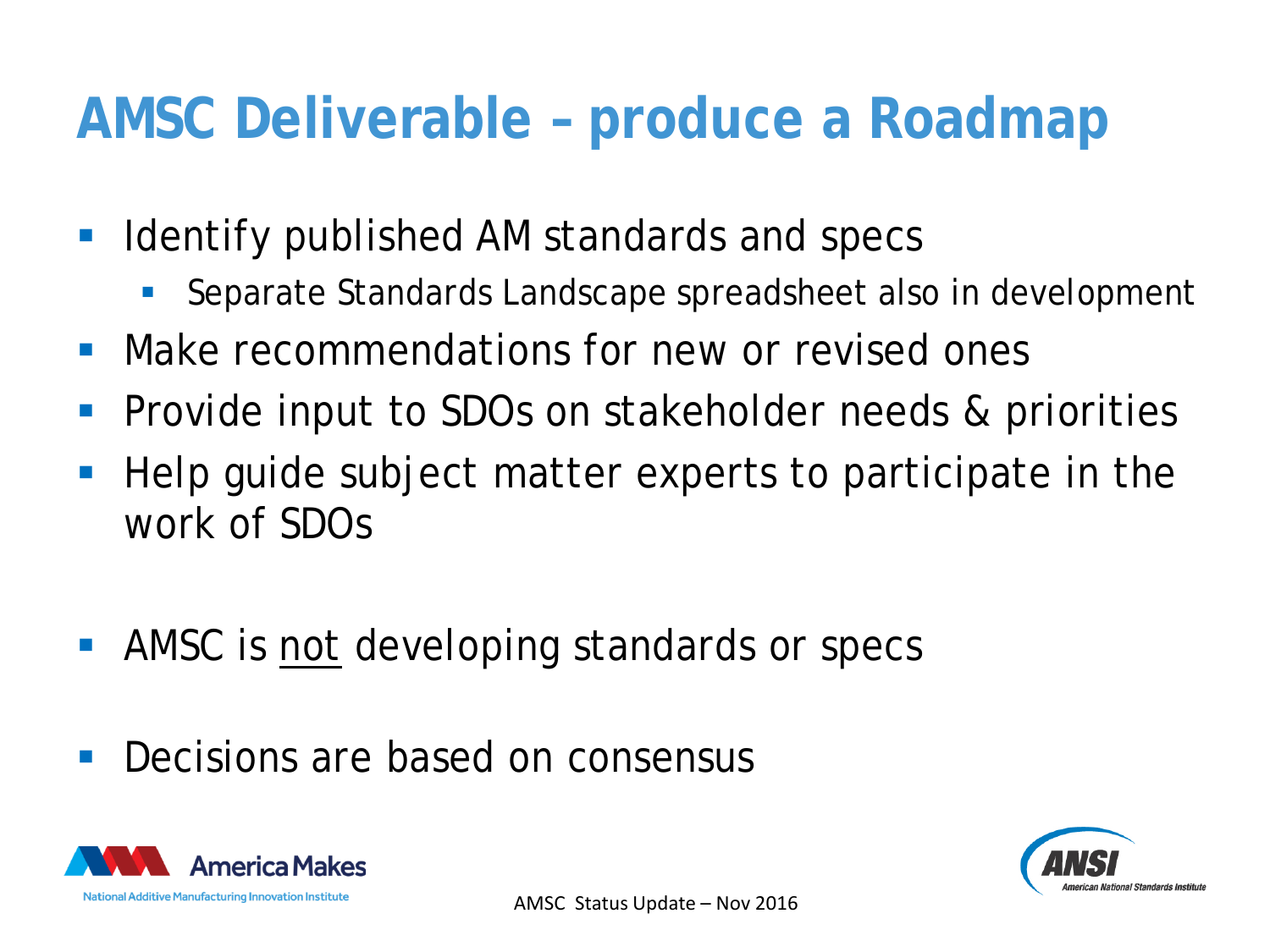## **AMSC Leadership**

- Chair Jim Williams (All Points Additive)
- Vice Chair Lauralyn McDaniel (SME)
- Secretary Jim McCabe (ANSI)
- Sponsor Ed Morris (America Makes)
- **Members include:** 
	- **Industry**
	- **Government**
	- **Academia**
	- SDOs
	- **Equipment OEMs**
	- **Materials OFMs**
	- Government and Industry Certification Organizations



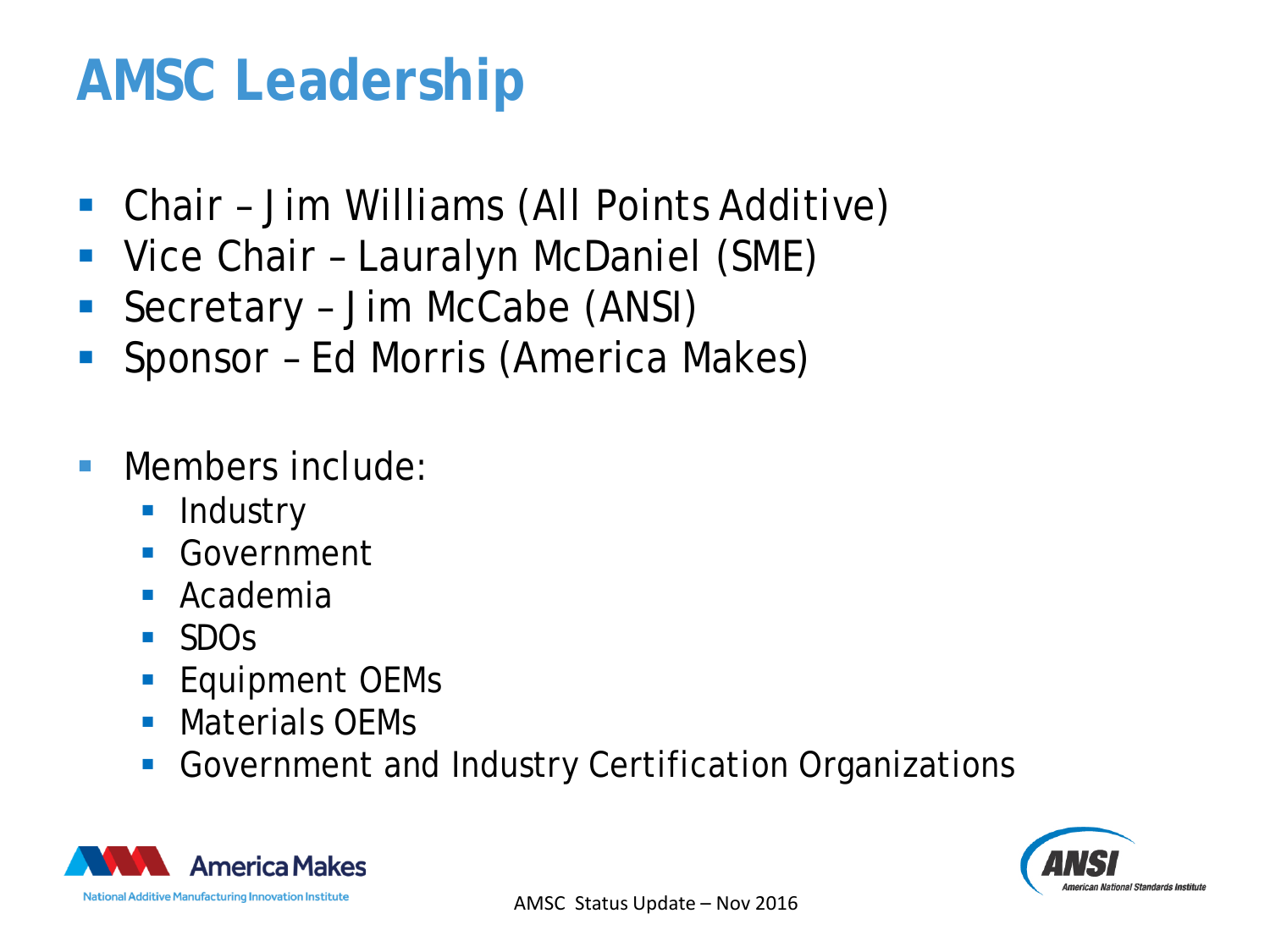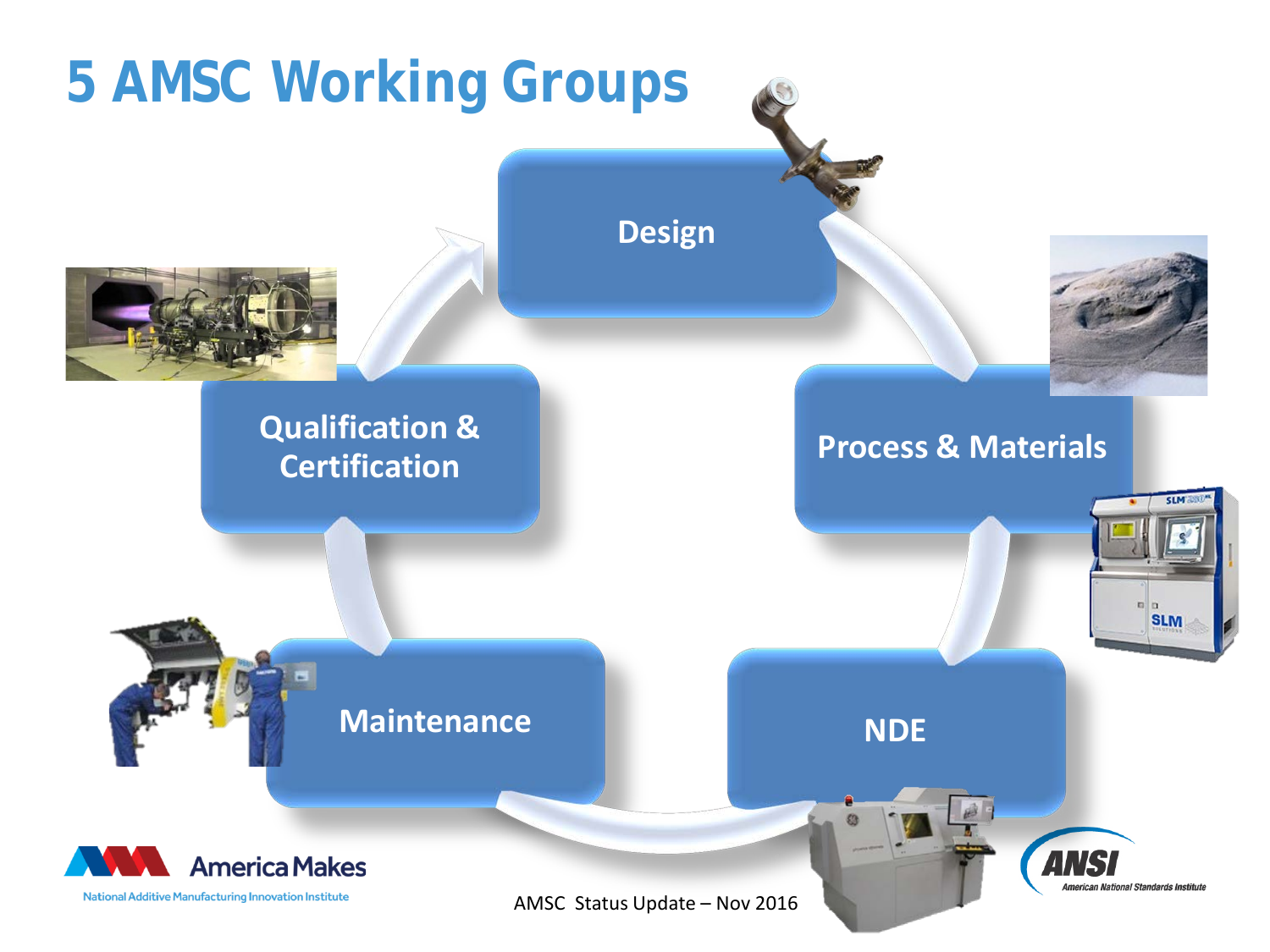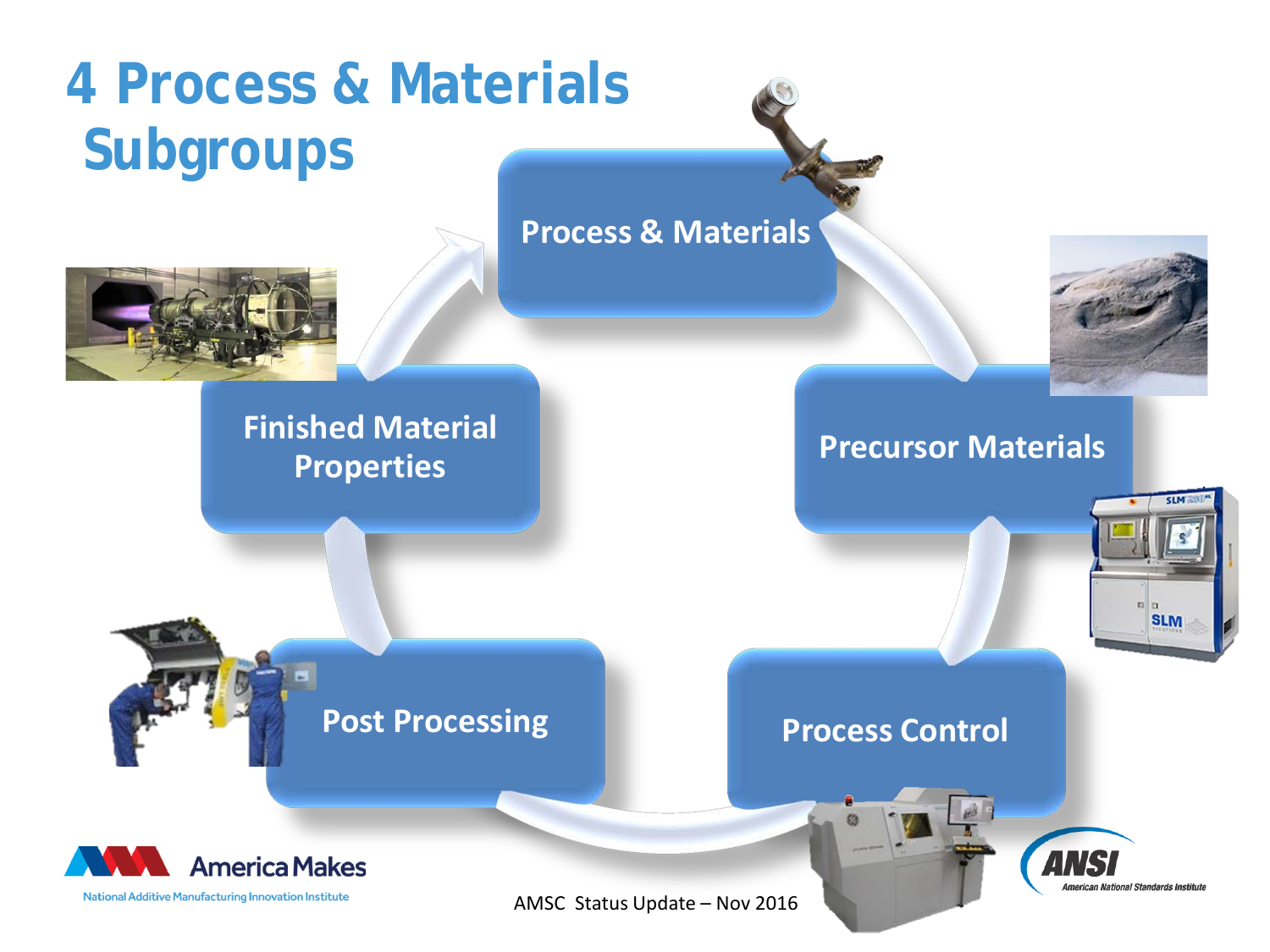### **AMSC Timeline**

- **Kickoff meeting (March 31)** 
	- Determine Working Group structure and leaders
	- Review landscape of existing standards / specs and those in development; assess what's missing
	- **Discuss industry needs and coordination issues**
- Cataloguing Phase (April June)
	- Complete standards landscape of what already exists or is in development
- Gap Analysis Phase (June August)
	- **I** Identify gaps and priorities for needed standards
- Draft Roadmap (July Sept)

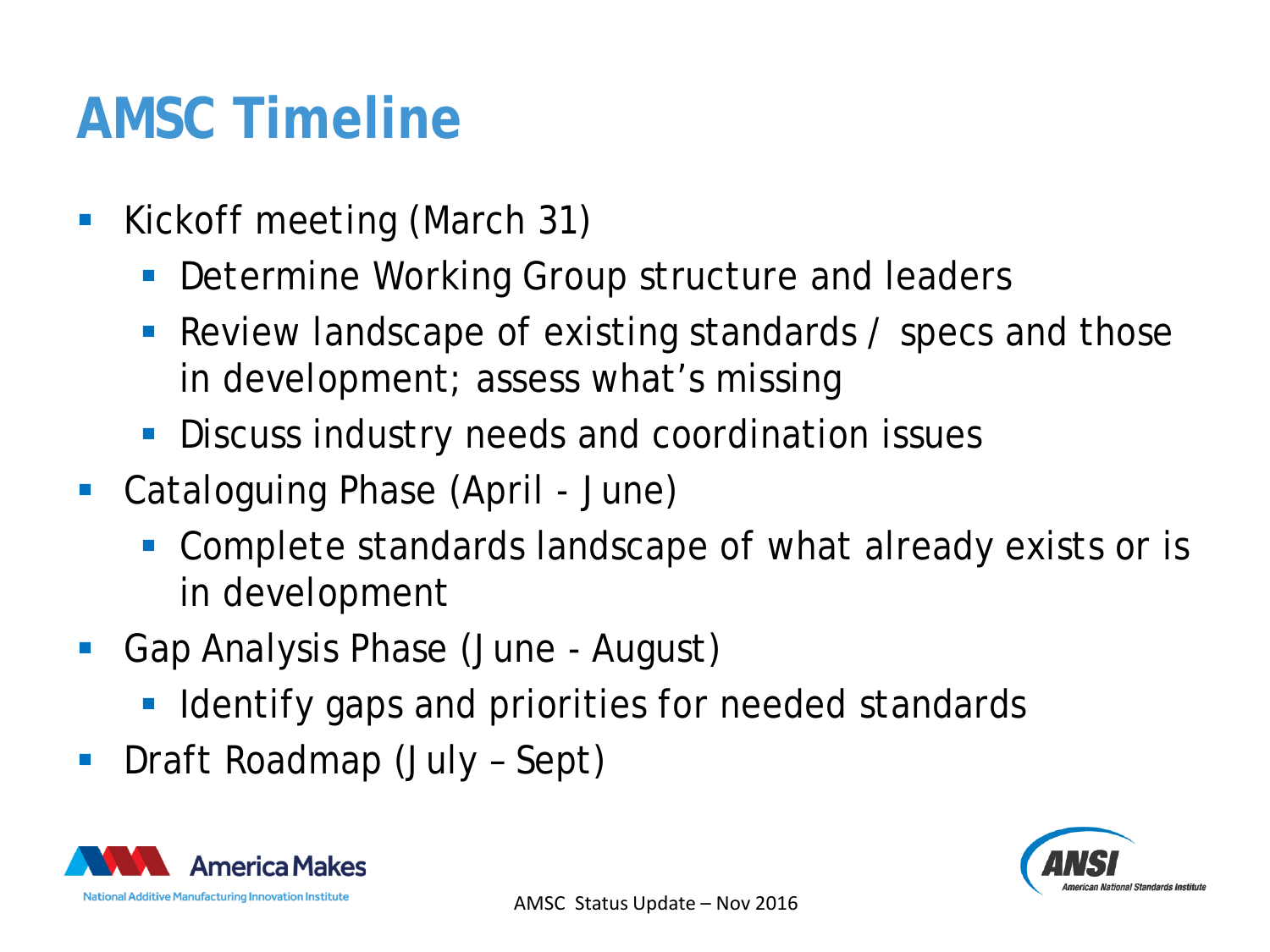### **AMSC Timeline (continued)**

- Second face-to-face meeting (Sept 26, Youngstown, OH)
	- **Review first draft of roadmap**
	- Does it meet our expectations?
	- What needs to be refined? Are gaps and recommendations clearly delineated?
	- Will the document be used?
- Circulate revised draft for internal review & comment (Oct 6 28) / WGs on hiatus
- **Resume bi-weekly WG meetings (Oct 31 – Dec 8) to review comments / make further revisions**
- I Issue revised draft for public review and comment (week Dec 12)
- **Publish roadmap version 1.0 (Feb 2017)**
- Follow up with SDOs on implementation (March 29, 2017)
- **Promote participation in SDO work at RAPID + TCT (May 9 or 10, 2017)**
- **Promotion, monitoring of progress, roadmap update (Ongoing 2017)**